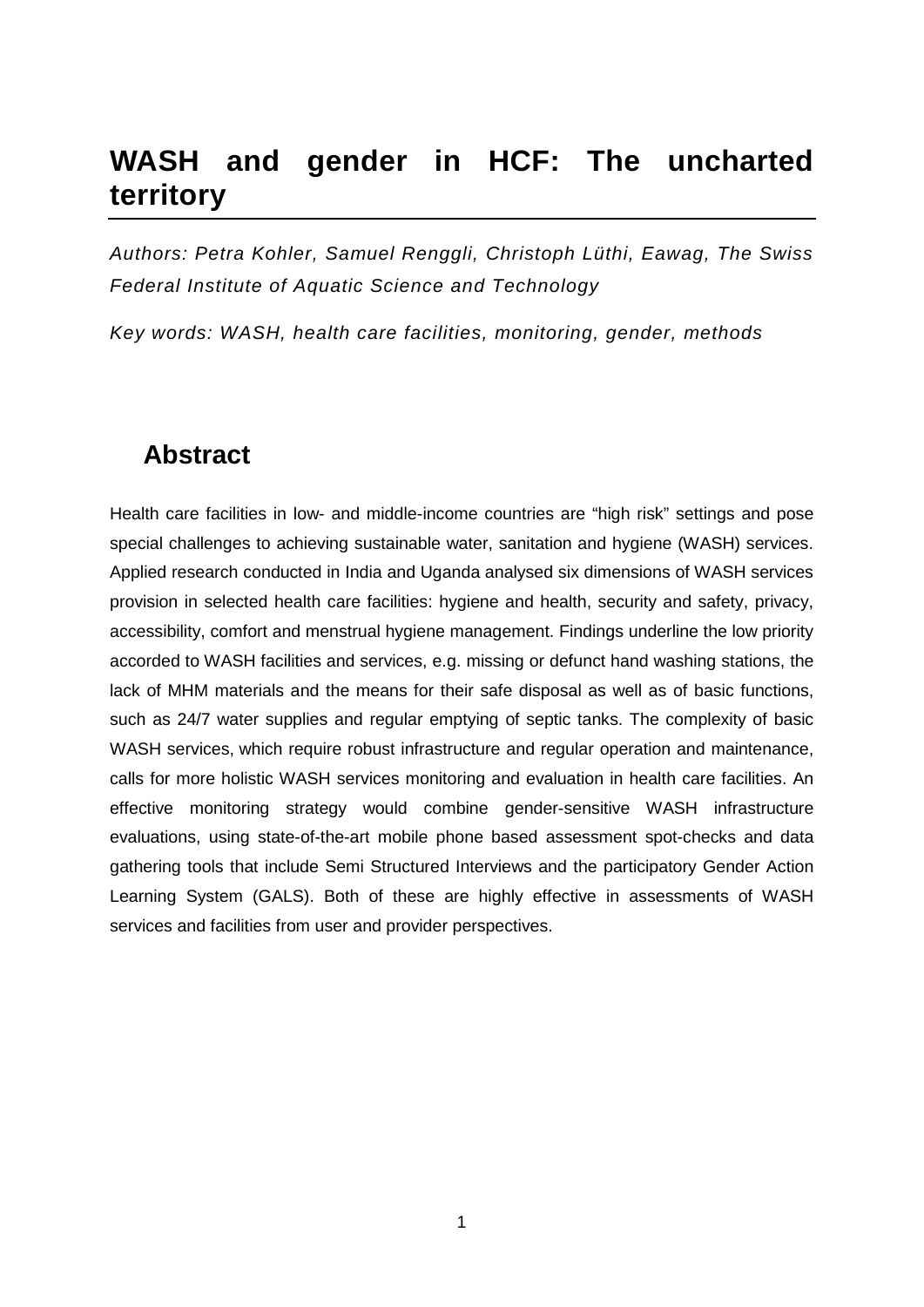#### **1 Introduction**

The topic of water, sanitation, solid waste and hygiene (WASH) in health care facilities (HCF) in low and middle income countries has gone unnoticed for a long time. WASH facilities in HCF in developing countries fail to provide user friendly and gender sensitive services. A first comprehensive WHO report estimated that 38% of HCF in low and middle income countries lack access to an improved water supply within 500 meters of their premises. Lack of sanitation is encountered in 19% of HCF and 35% do not have water and soap for handwashing and that 15% of all patients develop an infection during their stay in a HCF (WHO & Unicef, 2015). Health care related infections can be as high as 19%, meaning that two out of five patients in low- and middle-income countries develop an infection during a health care facility stay. It is assumed that many of these infections can be related to the lack of hygiene, hand hygiene in particular and inadequate water supply and sanitation (WHO, 2011; Allegranzi, 2011).

Poor WASH service provision disproportionally affects women and girls due to biological and cultural factors. Inadequate, or poorly administered WASH services may increase women's burden of work and lead to negative health impacts, e.g. maternal mortality rates and reproductive health (Fewtrell et al, 2005; Prüss et al, 2002 & 2008; Murray & Lopez, 1996). In addition to the health aspect, women are confronted with gender-specific social norms, e.g. taboos, which often hinder proper hygienic habits during menstruation and therefore not only affect women's health but also challenge their dignity. Also within the realm of WASH, the aspect of menstrual hygiene has been identified as one of the most neglected (Mahon & Fernandes, 2010; WSSCC 2014) and womens' specific requirements regarding sanitary facilities. These are hardly ever addressed by policy makers (de Albuquerque 2012). Although there is an increasing awareness of the problem (Brocklehurst & Bartram, 2010; Kirk & Sommer, 2006), further action and implementation are often hindered because of the sensitive nature of the issue. However, gender concerns are rarely addressed, as societal barriers often restrict women's involvement in decisions regarding sanitation and hygienerelated projects (COHRE et al. 2008).

Vulnerable groups such as disabled persons, elderly people, small children and pregnant women, have to overcome particular challenges, when using WASH facilities. Studies showed, that improved access to safe water and sanitation are clearly associated with decreased maternal mortality (Ali et al, 2006; Benova et al, 2014; Esrey et al, 1991; Cairncross et al, 2010; Shordt et al., 2012; and WHO, 2013). Gender equality, and availability of water and sanitation were identified as the two most important determinants of maternal health in a study by Hunt & Bueno de Mesquita (2010). Most work has focused on

2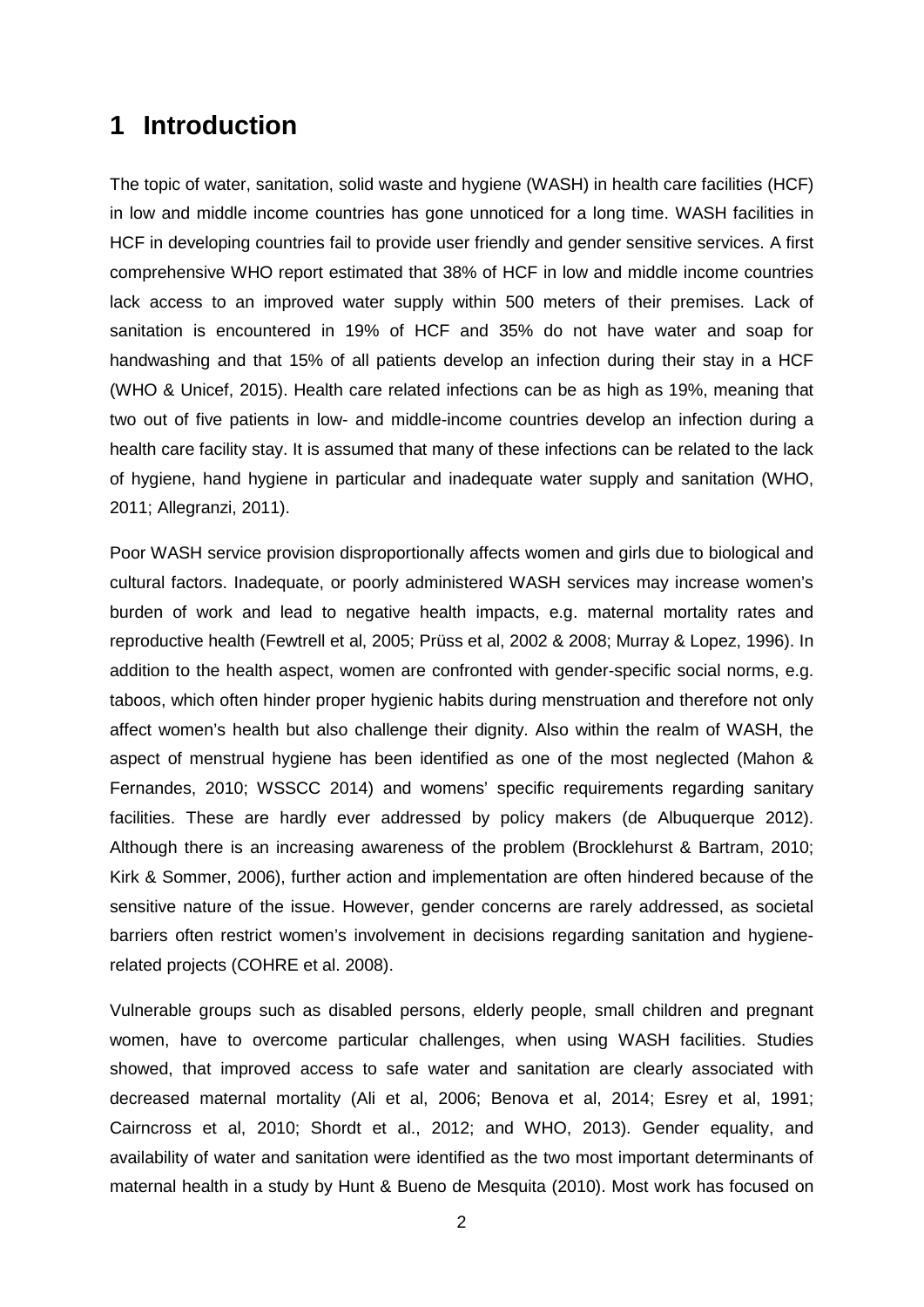gender and WASH on the household level, but WASH services are especially important to consider at public HCF.

Generally there is a lack of evidence about the WASH infrastructure in public HCF in lowincome countries. While it is clear that the situation in these settings is insufficient, there is hardly any detailed and gender-disaggregated data on the issue. Specifically there is a lack of solid evidence about existing shortcomings, about the needs of different user groups and about possible negative impacts of poor infrastructure on the health situation on the ground (Cheng et al., 2012). There is a pressing need to integrate a gender perspective into the efforts to promote safe and sustainable sanitation in the context of HCF in middle and lowincome countries, as there are different risks associated with different gender. This is all the more important as water and sanitation access in HCF is proposed as one of the indicators for measuring progress in the post-2015 Sustainable Development Goals, the Agenda 2030.

This study therefore seeks to address the gender gap in needs-based sanitation research, by looking at the socio-cultural as well as the hygiene and sanitation issues during menstruation and childbirth among women, but also to provide evidence for results that are both technically appropriate and socially acceptable for both women and men To achieve this our research addresses the following research questions:

What are the shortcomings of existing WASH facilities in health centres and what are the needs of specific user groups with regards to WASH infrastructure in order to achieve "genderised" sanitation?

# **2 Methods**

The hypothesis stated above were tested in HCF in India and Uganda for a country comparative study. In each country a district and a sub-district HCF in two different districts each, were selected. In India the districts Osmanabad and Beed in the state of Maharashtra were selected. These districts have rural characters and face long periods of drought in summer (Swedish Agency for Growth Policy Analysis, 2013). In Uganda the rural district of Buikwe and Kayunga were selected, also facing the absence of water supply during the dry season, when rainwater harvesting is not possible. (Zikusooka et al, 2009).

The HCF needed to fulfil the following criteria for selection: Enough men and women present during any given day to conduct a Gender Action Learning System (GALS) workshop, a maternal ward, inpatient facilities, a HCF run by the government.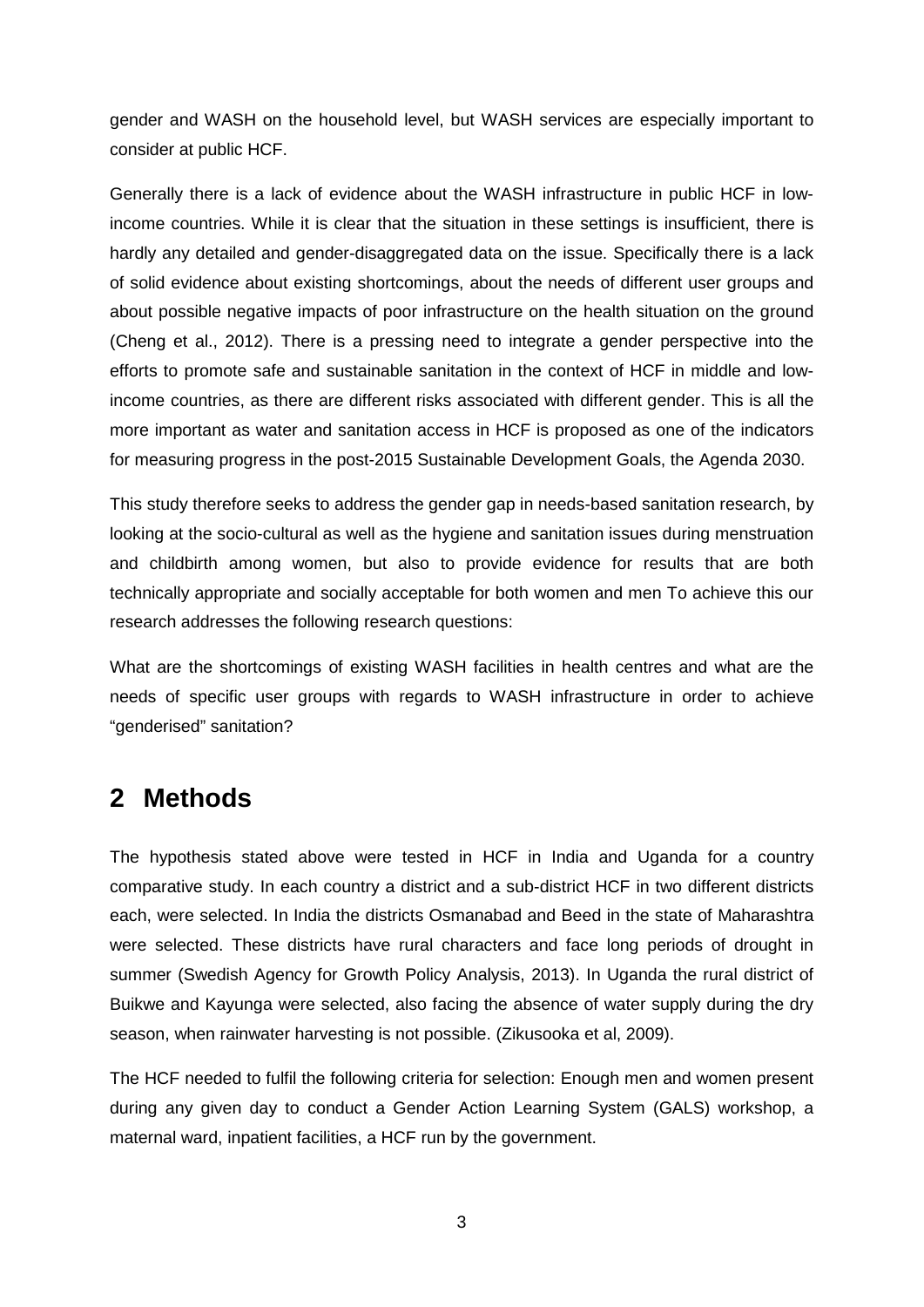The selected HCF were assessed for the different aspects of WASH (Water, Sanitation and Hygiene) and within six dimensions: Hygiene and health, security and safety, privacy, accessibility, comfort and menstrual hygiene management (MHM).

The following user groups were identified beforehand and integrated into the study: Outpatients, inpatients, attendants, medical staff, cleaning personnel and managers and administrators, all both female and male. Special focus was put on vulnerable groups, such as menstruating woman, pregnant women and women in childbed.

Three different methods were select for the assessment of WASH in HCF and its user perception in order to triangulate the data. The three methods are the GALS method, Semi Structured Interviews (SSIs) and an infrastructure spot-check which are all described in more detail below. The GALS method and the SSIs were used to assess the WASH user and WASH provider perspective, as well as the WASH software in general. The infrastructure spot-check was used to compare user perception to the available WASH infrastructure in the HCFs, by assessing the WASH hardware.

GALS is a focus group discussion method, originally used for gender justice in relation to livelihood improvement (Mayoux 2010). GALS promotes the collection of gender disaggregated data and gender mixed plenary discussions, as well as the identification of sensitive topics. The two core elements of GALS are the "Gender Diamond" and the "Action Trees", integrating a gender perspective by separating female and male groups and gender mixed plenum discussions. The purpose of this first step, the "Gender Diamond" exercise, is to identify the challenges faced by the participants in connection with their experiences on a given certain topic (e.g. WASH issues in the presented case). The goal of the second step, the male and female "Action trees", is to identify the causes, or roots of the tree, of the named problems which are the trunk of the tree, from the "Gender diamond" and to find possible solutions, the branches and fruits of the tree, to address and solve them. The "Action Trees" are the final products of the GALS exercise and present the basis for an action plan (Kohler 2013).

GALS was adapted to the realm of gender and sanitation in HCF settings and conducted with inpatients and their attendants capturing their specific experiences, needs and priorities in connection with WASH services in the selected four HCF.

In each of the two Indian hospitals one GALS was conducted with a total number of 50 participants, 28 female and 22 male. In each of the two Ugandan hospitals two GALS, with a total number of 40 participants, 20 female and 20 male were undertaken. The time to conduct a GALS varied from four to six hours per session.

4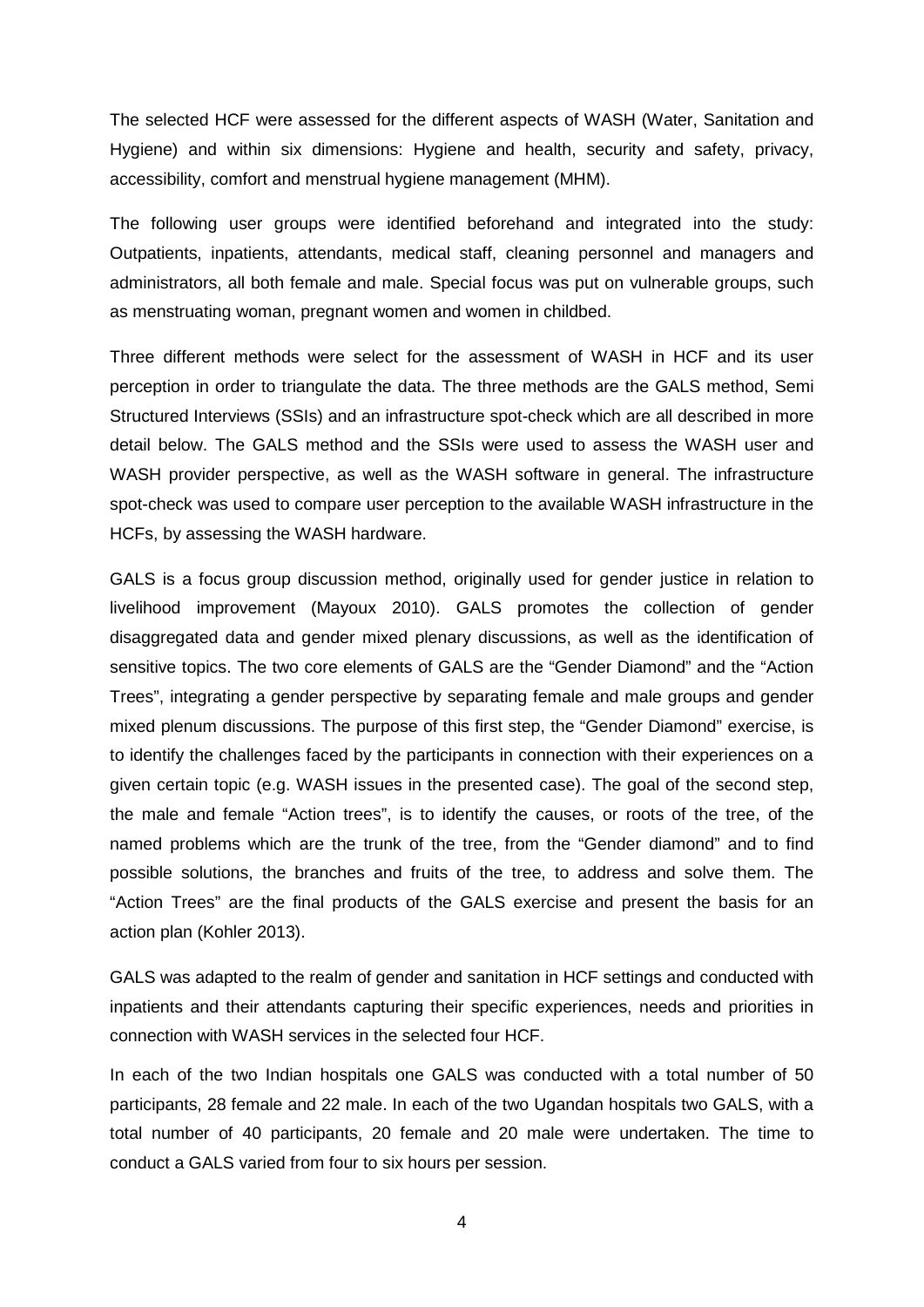For each of the six identified user groups a different type of question guide was developed addressing WASH aspects as well as topics around menstrual hygiene management, pregnancy and childbed. In each of the four hospitals 18 SSIs were conducted, leading to a total of 72 SSIs for both countries. The time to conduct a SSI varied from 30-60 min. For nonstaff user groups, interviews with males and females were conducted for gender comparisons.

The answers were noted down on the spot and audio recorded for completion. Where English was not the spoken language, the interviews were translated from the local language to English. The qualitative data collected in the interviews was analysed using the Atlas.ti 7 software.

In order to assess WASH infrastructure and services in selected HCF, an infrastructure spotcheck was conducted. This was done for two reasons, first to triangulate the user perception data collected with GALS and the SSIs and second to develop and test a novel and more adequate set of indicators for WASH infrastructure and services in HCF.

First, previous assessment tools for service provision in HCF and their WASH related questions and indicators used were identified, namely the Service Availability and Readiness Assessment (SARA) by WHO, the Service Provision Assessment (SPA) by USAID and the Service Delivery Indicators (SDI) by the World Bank, as well as the WASH in HCF core indicators (WHO, 2016). The identified assessment tools were undergone a shortcoming analysis with regards to the assessment of WASH infrastructure and services in HCF. This was done through first field visits in India and Uganda, in order to check if these indicators are suited to reproduce reality. Out of this desk based assessment, a technical assessment was then created and field tested in four selected HCF in India and Uganda. In a second phase, the assessment was calibrated by further testing it in 19 HCF in Kavrepalanchok District of Nepal. While in India and Uganda printed versions of the assessments were used, filled out with a pen, a mobile phone based assessment using KoboToolbox was used for Nepal.

#### **3 Results**

In this section the results of the three different assessment tools will be presented. Firstly, the results from the Gender Action Learning System (GALS) workshops. The "Gender Diamond" on common challenges in the two HCFs in India with inpatients and attendants indicated that they feel unsafe in the toilets and bathrooms, that soap is not available, the hospital environment is unclean (i.e. open defecation) and that Menstrual Hygiene Management is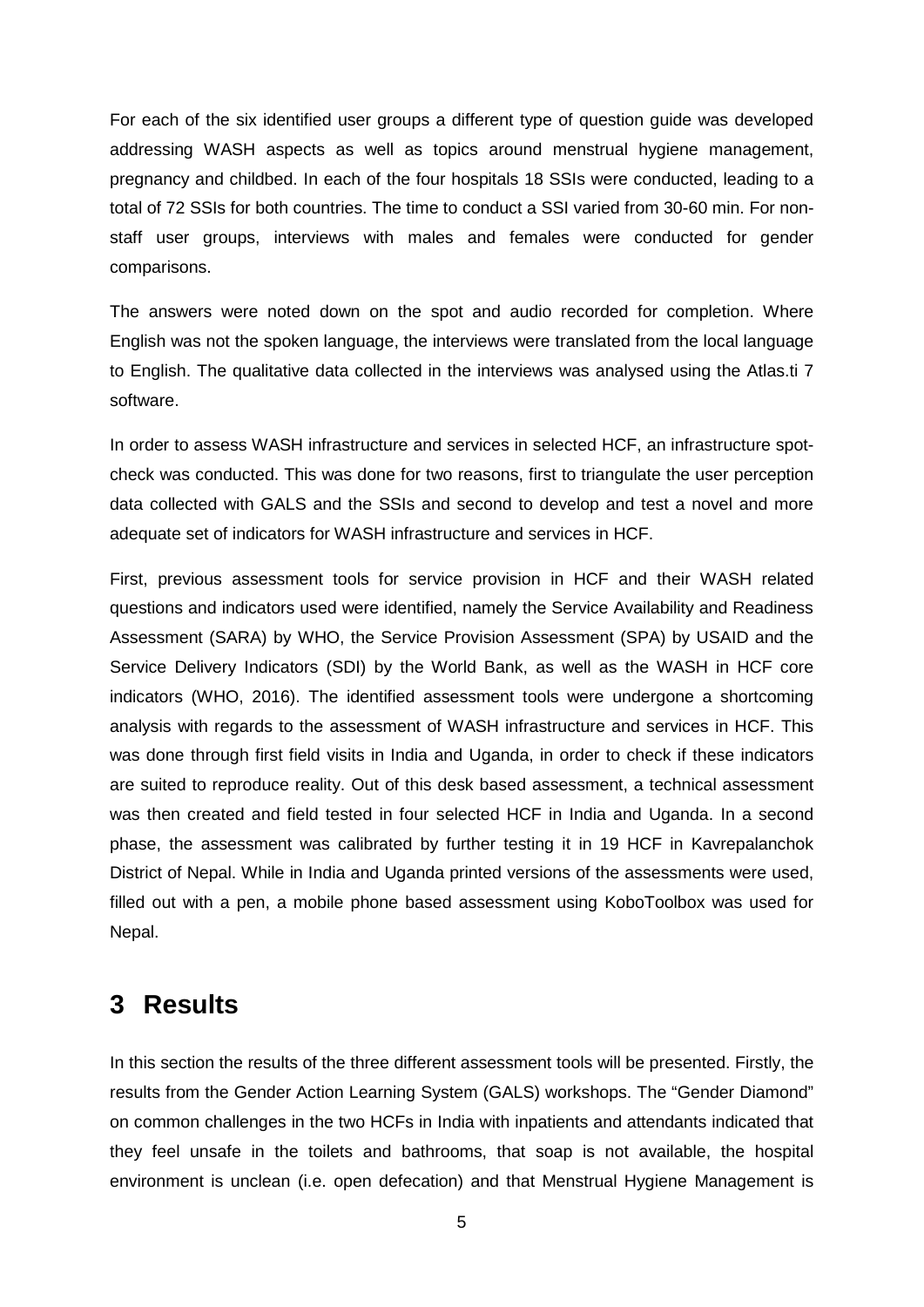problematic as there are no buckets for disposal, no place for changing, washing and drying of reusable sanitary material. Proposed solutions from the "Action Tree" of the male participants were to recruit more cleaning staff and provide awareness training for patients and their attendants. The female participants claimed the provision of Information, Education, Communication (IEC) around MHM and menstruation.

The results from Uganda showed that inpatients and attendants suffered from the dirtiness of the sanitary facilities, lack of water, missing hand washing facilities and non-existing lights. MHM matters were also stated as being challenging, as in India. The male participants proposed to demand for self-involvement in cleaning, fundraising from patients and other stakeholders, a suggestion box for complaints and for sensitization on MHM. The female participants suggested to have the toilets emptied, to integrate ventilation, the provision of public toilets to evade the bottleneck in the hospital and to provide containers for MHM material disposal.

GALS results from both countries indicated that the most burning issues for the patients and attendants were the lacking and dysfunctional sanitary facilities and missing sensitization on hygienic behaviour.

Secondly, the results from the Semi Structured Interviews (SSI). As the presentation of the overall results from both countries in all four HCFs on all aspects of WASH would lead too far in given format, following portrayal concentrates on gender specifics around Menstrual Hygiene Management, addressing aspects of comfort, support, products and needs. Further, beliefs, myths, restrictions and taboos around menstruation in general and in the setting of HCFs as well as answers on support of immobile female patients are presented here.

In both countries none of the menstruating respondents felt comfortable during their hospital stay, indicating that a lot more needs to be done in supporting those women, namely an upgrading of the facility's infrastructure and -services, the provision of MHM material and medical support against bodily discomforts. The perception of support around MHM matters differs here between two different groups of respondents: Patients experiencing menstruation during their stay in the hospital feel a need for increased support whereas medical staff members as providers think they do already enough.

Inappropriate disposal of menstrual hygiene products, like dumping into toilets and throwing out of windows, creates a lot of discomfort among all the user groups in all of the selected hospitals. Although in many locations there are waste bins provided and reachable, their usage seems to be unclear or is being ignored, stemming also from cultural beliefs on menstrual blood about which craft (Uganda) and conceptions of impureness and purity (India).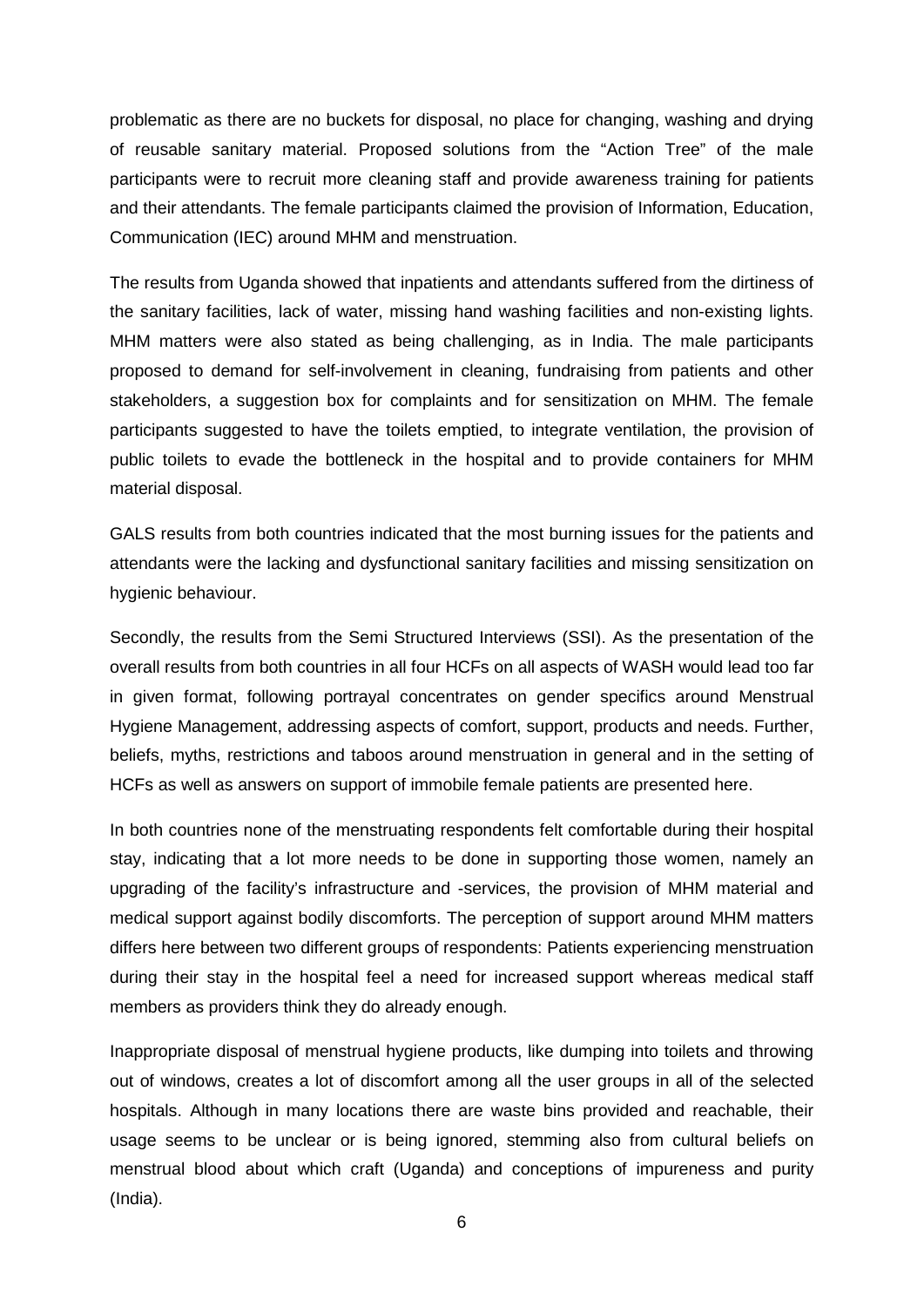Especially in India different spheres of the home seem to be loaded with different types of restrictions and rules for menstruating women on where to stay and sleep, what and who to touch and what food products to prepare and consume. The strongest mentioned restriction is linked with religious beliefs and forbids the menstruating females the worshipping of God and going into temples. The notions from Uganda showed that there are less beliefs, myths, and restrictions around menstruation. The knowledge on menstruation matters also differs between women and men, in both countries. Many male respondents stated not to know much about women experiencing menstruation or were shy or embarrassed to talk about those matters.

It was quoted from individuals of different groups that the hospitals offer quite a range in assisting immobile patients during pregnancy and childbed in using toilets and in bathing. Not only midwifes and nurses are involved hereby, also strong support from the attendants is necessary and requested. Their roles as care givers seem to go without saying because of their responsibility for family members.

Thirdly, the results from the infrastructure spot-check verified the user perception assessed with GALS and SSIs. A review of the assessment tools for service provision in HCF and their WASH related questions, showed that WASH remains a neglected topic and the indicators used are outdated. The SARA by WHO covers questions on the water source, the type of toilet, solid waste management, including infectious and sharps waste, as well as hygiene,

The correspondent questions on water and sanitation are based on the Millennium Development Goals (MDGs) for households. The Service Provision Assessment (SPA) by USAID and the Service Delivery Indicators (SDI) by the World Bank are both partly based on the SARA and include these same questions. The three main shortcomings of the previous assessments that were identified are that there is no gender disaggregated and specific data, the complexity of WASH in HCF is not adequately assessed and attendants are not recognised as a user group.

### **4 Analysis**

GALS is of qualitative character, and apart from its gender sensitivity, a striking method when it comes to the discussion of topics which are unusual, sensitive or taboo, as shown when addressing sanitary habits or topics around MHM among women and men in a hospital setting.

As shown from the heterogeneous groups of patients and attendants, it offers the involvement of persons with different personalities, skills and knowledge and supports social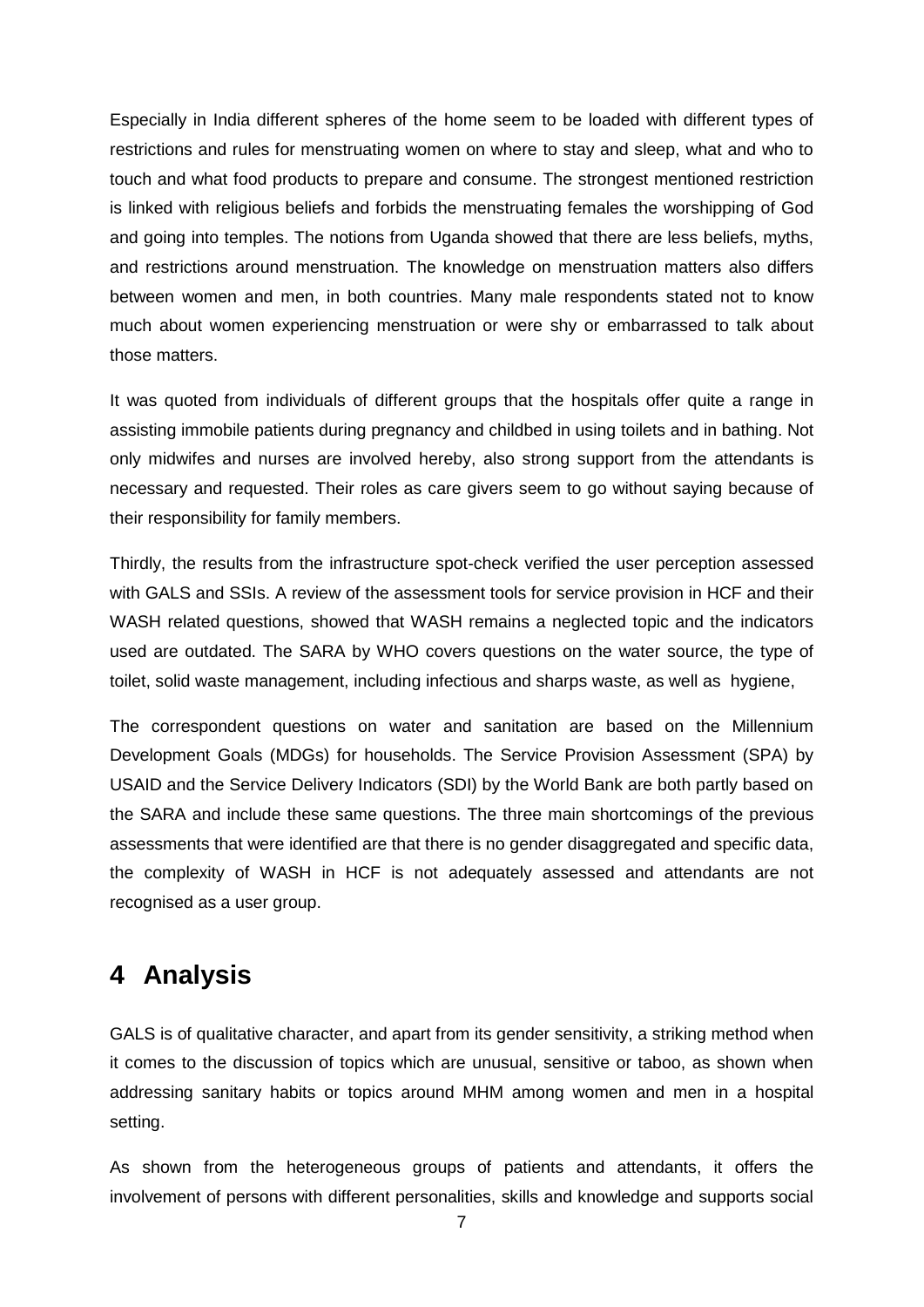exchange among the participants. Personal experiences are validated and awarenessraising on existing needs is created, like the need for sensitization on MHM as a main outcome for both countries, men and women alike.

GALSs focus lies not only on the encountered challenges themselves, but on problem solving strategies of the respondents which can be used as action plan for further steps in planning, designing and implementing for better WASH in HCF.

The results from the qualitative data gathering tool SSIs showed that, although asked the same set of questions, the perceptions of challenges and needs in given hospital settings differ for the different user groups.

The SSI as a qualitative method is strong in exploring particular themes and responses further and in more detail, as showed in given reasons behind incorrect disposal of sanitary material which are also linked to cultural beliefs about menstrual blood.

The two-way dialogue between the interviewee and the respondent allows for addressing sensitive topics like menstruation which, especially in India, pervades many aspects of the lives of men and women. Although it was assured for female and male interviewees, gender gaps in the knowledge and communication along menstruation matters still leave the topic as an unpleasant mystery.

The SSIs confirm data assessed by other assessment tools, like the fact that attendants are also involved in taking care after the sanitary needs of immobile female patients, once more pointing to their important roles as care givers.

There are no indicators to measure gender specific needs and data is not collected with disaggregation for gender. Especially a measurement for menstrual hygiene management is missing in each assessment, e.g a private place with running water and a waste bin.

The complexity of WASH infrastructure in HCF is not reflected in the current assessments. Often, more than one sanitation system and a variety of water sources are in service in the same HCF, varying according to the time of day, seasonal conditions and the composition of user groups. The following WASH dimensions are not covered by the previously mentioned assessments: Water availability, water quality, water quantity, sanitation for gender, sanitation for people with reduced mobility, sanitation greywater and stormwater, as well as handwashing to name a few. Furthermore the WASH indicators are measured in a binary form only, i.e. either there is an improved sanitary facility or there is not, instead of a laddered approach, where incremental improvements are possible and can be measured.

8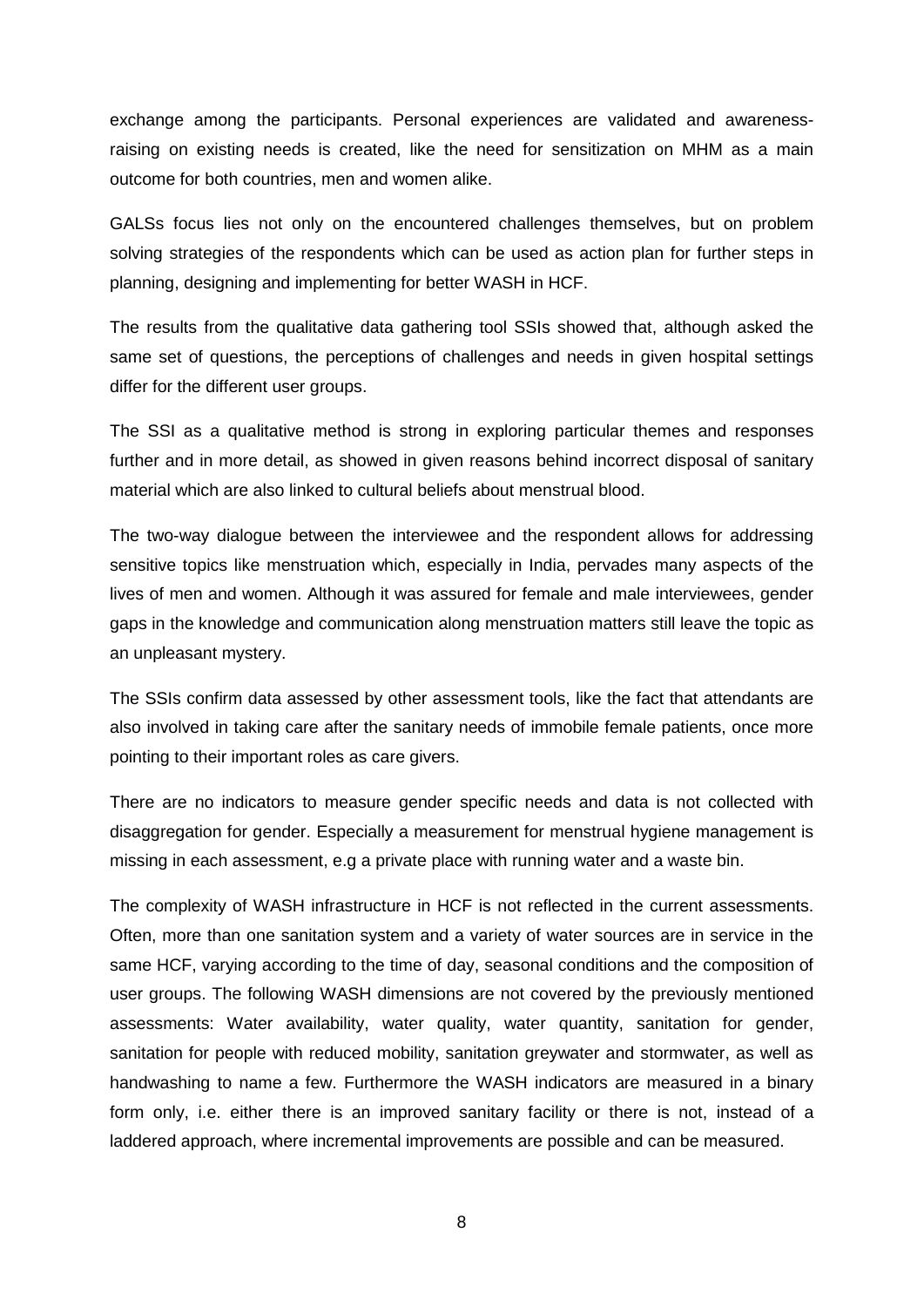Infrastructure requirements of attendants are neglected. Attendants are visitors who fulfil the role of patient care-takers, due to the fact that the overstretched medical staff are not able to handle basic services for all patients. Attendants provide WASH services such as drinking water provision, cooking, helping during defecation and medical procedures.

### **5 Discussion**

The Agenda 2030 Goals which aim for safely managed universal coverage in WASH everywhere, with special attention to the needs of women and girls, set out ambitious targets for improving WASH in health care facilities. These facilities are "high risk" settings and pose special challenges for achieving the WASH goal, but also the universal health goal #3. This research complements previous studies and reviews of WASH in HCF in low-resource settings and underlines the low rate of service coverage found (UNICEF/WHO, 2015; GLAAS, 2014). Our findings provide evidence of needs-based, gender sensitive and technically appropriate solutions to improving WASH in HCF. Specifically, this entails:

- **The inclusion of attendants as a user group,** when planning for WASH services in HCF. The role of attendants as users and providers of WASH services can be examined by counting them in the HCFs and including them as regular WASH service users. However, more research needs to be conducted to determine their exact role, responsibilities and status in various HCF settings.
- **The collection of gender specific and gender disaggregated** data through appropriate monitoring tools and methods. For facilities providing inpatient services, the capturing of gender disaggregated data on WASH services can be conducted on a ward by ward assessment, as wards usually are gender segregated.
- **Taking into account the complexity of WASH services in HCF** both from a WASH user and a WASH provider perspective. This means moving beyond a merely infrastructure focused assessment towards a holistic service evaluation. For example, even an improved water source will not provide any service if it is unavailable throughout the year, be it due to lack of proper operation and maintenance or seasonal challenges. By opening the questions asked on WASH a more accurate picture of the on ground situation can be drawn.
- **The selection of appropriate methods for data collection.** Each of the three data gathering tools (infrastructure spot-check, Gender Action Learning System (GALS) and Semi Structured Interviews (SSIs) has its specific strengths and limitations. Novel tools like GALS are qualitative and dynamic and adaptable for different uses and topics and ideal for starting action at a grass roots level. It would be worthwhile to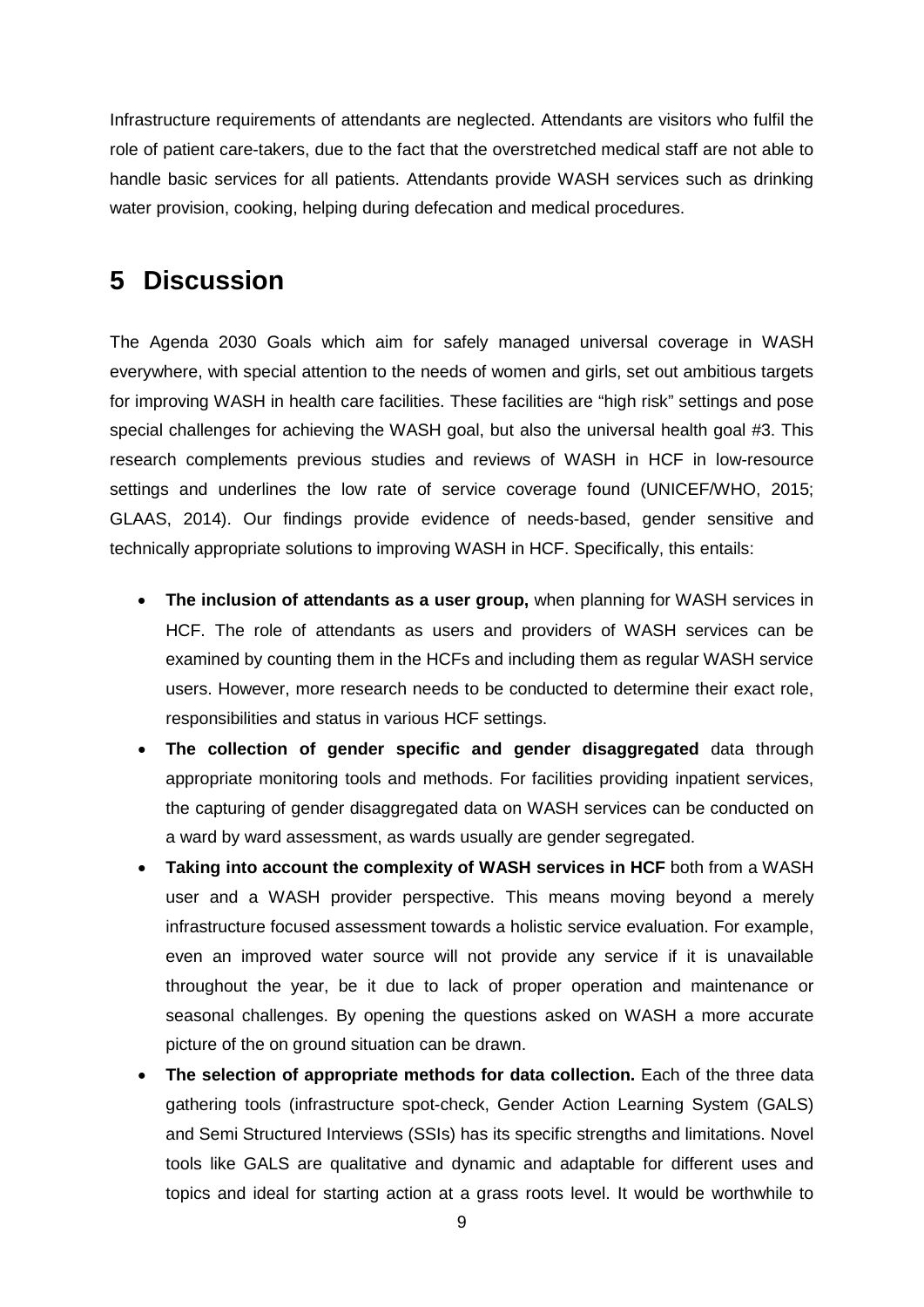further explore how GALS could be integrated into existing Project Cycle Management tools used by development actors and national ministries.

• **The need for improved policies and strategies on WASH in HCF**, as existing policies on water and sanitation are weak and heavily centralized. Existing strategies and national standards neglect operation and maintenance (O & M) of facilities, MHM facilities and key software aspects like awareness raising, communication, sensitization and education on a regular basis between different users, providers and the management of existing facilities and the involvement of communities. Given the Agenda 2030 Goals, it is pivotal to prioritize WASH infrastructure in health care facilities in order to provide robust services, especially for the underserved and the most vulnerable.

Acknowledgements: The authors are most grateful to the research teams in India and Uganda and their project efforts. We are most grateful for the research funding and support given by the Swiss Network for International Studies.

# **6 Bibliography**

Ali, T., Fikree, F., Rahbar, M., and Mahmud, S., 2006. Frequency and determinants of vaginal infection in postpartum period: A crosssectional survey from low socioeconomic settlements, Karachi, Pakistan. J Pak Med Assoc, 56, 99-103.

Allegranzi B., et al. (2011). Burden of endemic health-care-associated infection in developing countries: systematic review and meta-analysis. The Lancet 377(9761): 228-241.

Bartram, C. Brocklehurst J. (2010). Swimming upstream: why sanitation, hygiene and water are so important to mothers and their daughters. Bulletin of the World Health Organization 88: 482-484.

Benova, L. Cumming, O. Campbell, O. (2014). Systematic review and meta-analysis: association between water and sanitation environment and maternal mortality. Tropical Medicine and International Health 19(4): 368–387.

Cairncross, S., Hunt, C., Boisson, S., Bostoen, K., and Curtis, V., 2010. Water, sanitation and hygiene for the prevention of diarrhoea. Int. J. of Epidemiol. 39:1.

Cheng, J. J., Schuster-Wallace, C.J., Watt, S., Newbold, B.K. and Mente, A. (2012). An ecological quantification of the relationships between water, sanitation and infant, child, and maternal mortality. Environmental Health 11(4).

COHRE, WaterAid, SDC and UN-HABITAT (2008). Sanitation: A human rights imperative, Geneva.

de Albuquerque, C. (2012). On the right track - Good practices in realising the rights to water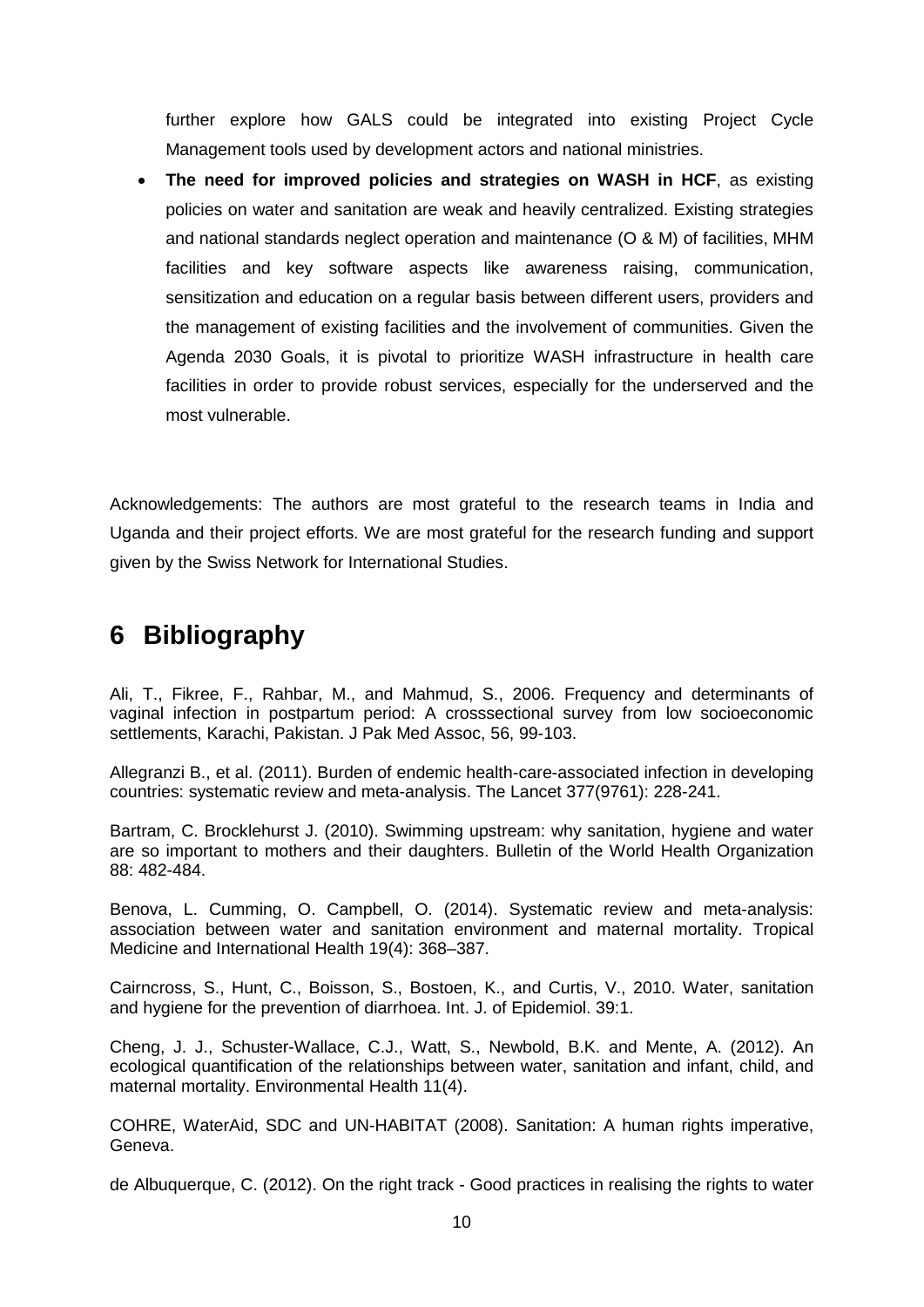and sanitation. Lisbon, Portugal, Textype.

Esrey, S. A., Potash, J.B., Roberts, L. and Shiff, C. (1991). Effects of improved water supply and sanitation on ascariasis, diarrhoea, dracunculiasis, hookworm infection, schistosomiasis, and trachoma. Bulletin of the World Health Organization. Geneva, Switzerland, WHO. 69: 609-662.

Fewtrell, L. Kaufmann, R. Kay, D. Enanoria, W. Haller, L. and Colford, J. (2005). Water, sanitation, and hygiene interventions to reduce diarrhoea in less developed countries: a systematic review and meta-analysis. Lancet Infect Dis 5: 42–52.

GLAAS (2014). UN-water global analysis and assessment of sanitation and drinking-water report. Investing in water and sanitation: increasing access, reducing inequalities. World Health Organization, UN-Water, Geneva.

Hunt, P., Bueno de Mesquita, J. (2010). Reducing maternal mortality - The contribution of the right to the highest attainable standard of health, University of Essex Human Rights Centre.

Kirk, J. and Sommer, M. (2006). Menstruation and body awareness: linking girls' health with girls' education. Special on Gender and Health. Amsterdam, The Netherlands, Royal Tropical Institute (KIT): 1-22.

Kohler, P. (2013). Intimate Needs – Public Effects Assessing methods to elicit delicate topics in development research and practice, ICFG, University of Bern.

Mahon, T. Fernandes, M. (2010). Menstrual hygiene in South Asia: a neglected issue for WASH (water, sanitation and hygiene) programmes Gender & Development 18(1): 99 - 113.

Mayoux, L. (2010). Tree of diamond dreams. Visioning and committing to action on gender justice. Manual for field-testing and local adaptation. GALS stage 1. The Hague, The Netherlands, Oxfam Novib, WEMAN programme.

Murray, Ch. and Lopez, A. (1996). The Global Burden of Disease: A Comprehensive Assessment of Mortality and Disability from Diseases, Injuries, and Risk Factors in I990 and Projected to 2020. School of Public Health on behalf of the World Health Organization and the World Bank, Harvard University Press, Cambridge.

Patkar, A. (2012). Preparatory Input on MHM for End Group - Menstrual Hygiene Management. WSSCC.

Prüss, A., Kay, D., Fewtrell, L. and Bartram, J. (2002). Estimating the Burden of Disease from Water, Sanitation, and Hygiene at a Global Level. Environmental Health Perspectives 110(5): 537-542.

Prüss-Üstün, A., Bos, R., Gore, F. and Bartram, J. (2008). Safer water, better health - Costs, benefits and sustainability of interventions to protect and promote health. Geneva, Switzerland, WHO.

Service Availability and Readiness Assessment (SARA) by WHO 2013) [http://www.who.int/healthinfo/systems/sara\\_reference\\_manual/en/](http://www.who.int/healthinfo/systems/sara_reference_manual/en/)

Service Delivery Indicators (SDI) by the World Bank <http://www.sdindicators.org/>

Shordt, K. and Smet, E. (2012). Getting It Right - Improving maternal health through water.